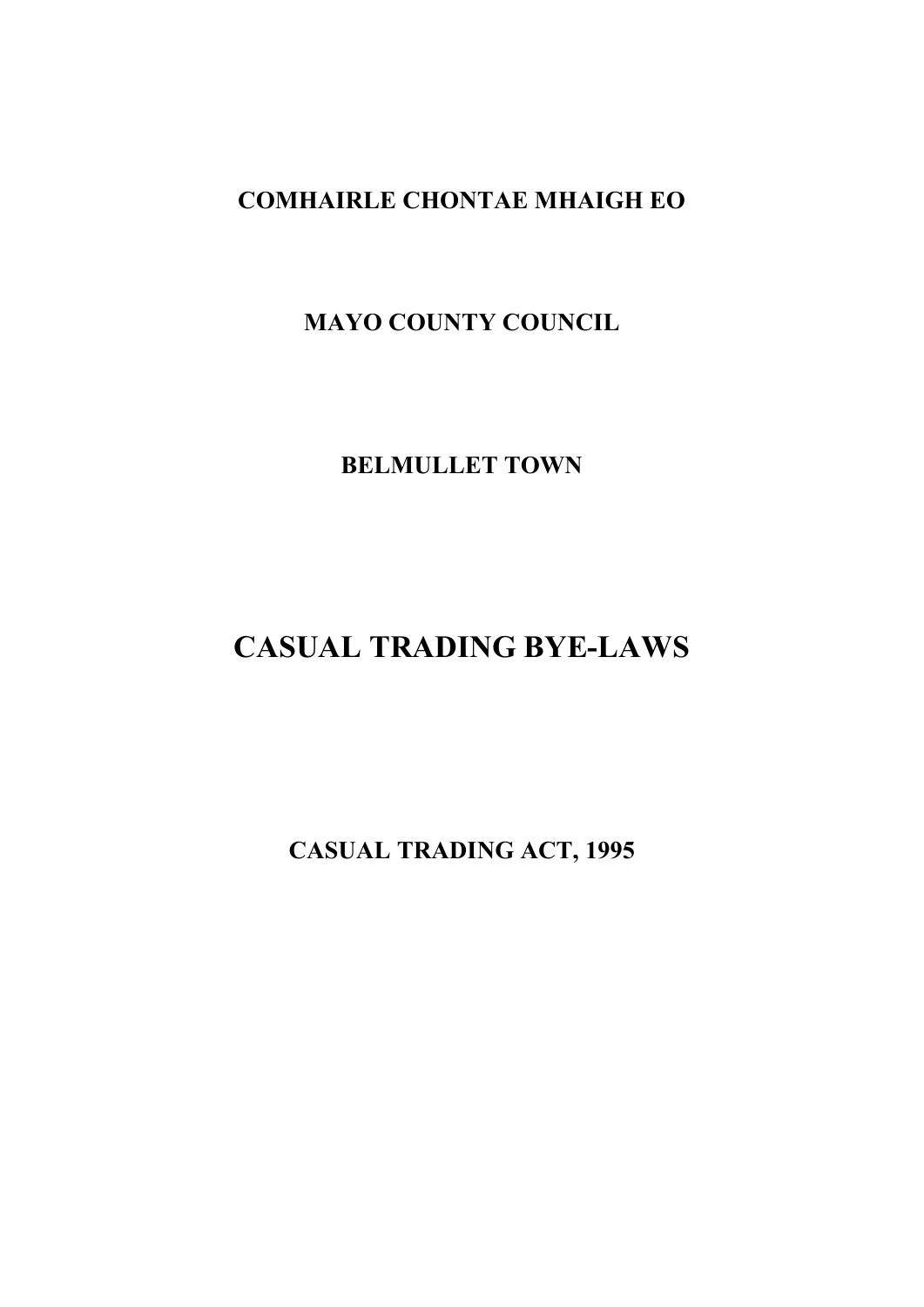**Mayo County Council** in pursuance of the powers vested in it by Section 6 of the Casual Trading Act, 1995, hereby make the following bye-laws in respect of the Belmullet Town Area, as defined in the Mayo County Council Belmullet Development Plan of 1995.

#### **1. Title**

These bye-laws may be cited as the **Belmullet Town** Casual Trading Act Bye-Laws, 2004.

#### **2. Commencement Date**

These bye-laws came into operation on **12th January, 2004**.

#### **3. Definitions**

In these bye-laws save where the context otherwise implies: -

"The Act" means the Casual Trading Act, 1995, and amendment thereto and any regulations made thereunder.

"Casual Trading" has the meaning given to it in Section 2 of the Act.

"Casual Trading Area" means those areas designated for casual trading in Schedule One below.

"The Council" means **Mayo County Council**

"Stall" shall include any wheeled moveable or static stall or box, barrow, cart, van, caravan, tent, booth or other structure or vehicle for casual trading.

"day" shall include a part of a day.

"his" shall include her and their plurals.

"licensee" shall mean the holder of a current valid casual trading licence issued and not revoked by the Council.

#### **4. Trading Areas**

- 4.1 Casual trading shall only be carried out at the locations designated for the purpose in Schedule 1 or at such other locations for a specified event or events as may be approved in a licence issued pursuant to Section  $4(1)$  (a) (iii) of the Act.
- 4.2 Except for licensees in the category 7.4 below casual trading outside the designated area is prohibited.

#### **5. Casual Trading Licence**

- 5.1 Casual trading in **Belmullet Town** is prohibited except by licensees.
- 5.2 Casual trading shall be in accordance with the terms and conditions of the casual trading licence.
- 5.3 Licenses shall not be transferable.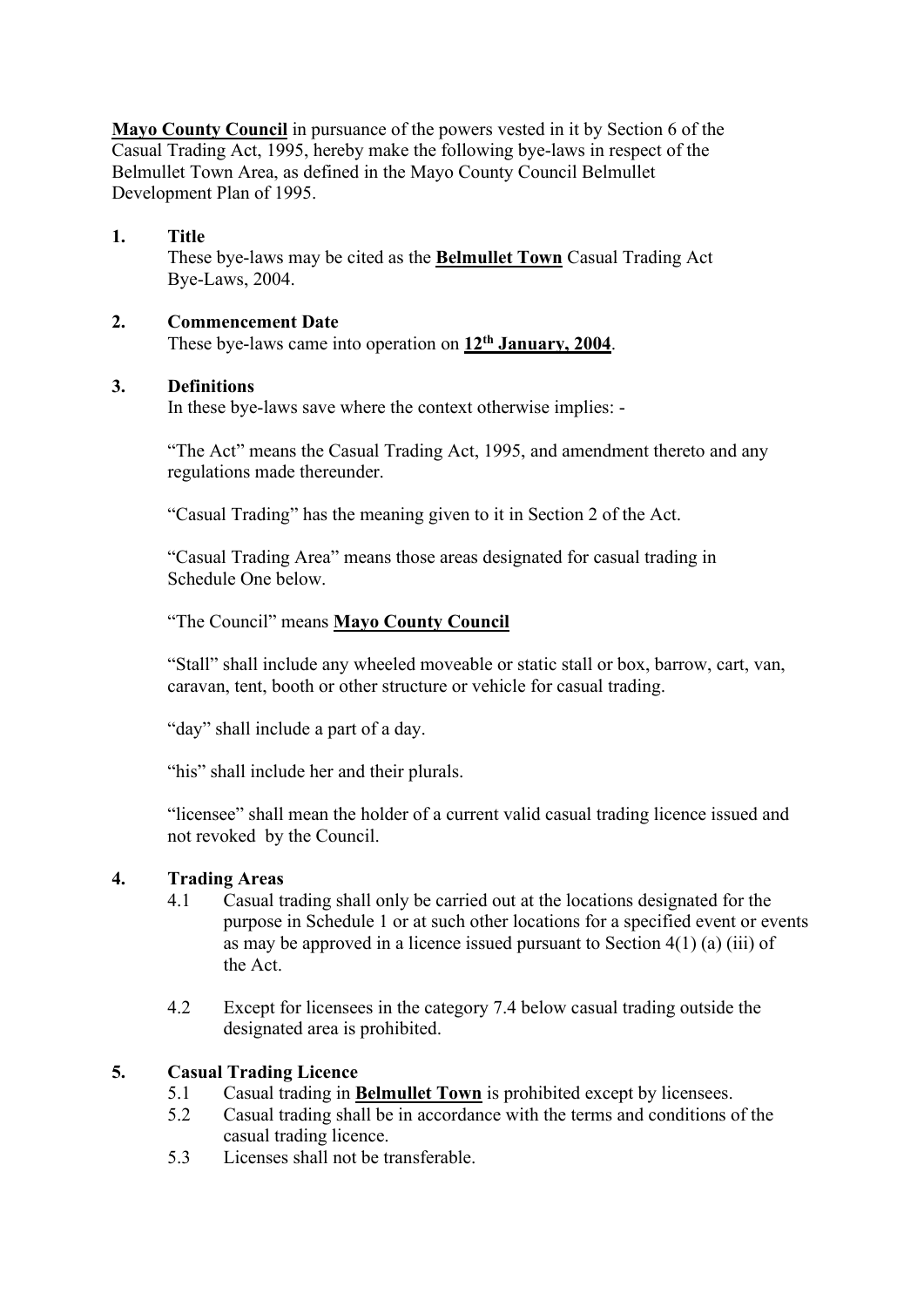- 5.4.1 In the event of breach of these bye-laws or of the terms and conditions of the licence, the licence may be revoked by the Council.
- 5.4.2 Before deciding on the revocation of a licence, 21 days notice giving particulars of the breach and of the Councils intention to revoke the licence shall be posted by ordinary post to the licensee. The Council shall have regard to any written submissions made by the licensee prior to deciding whether or not to revoke the licence.

#### **6. Times for Casual Trading**

- 6.1 Casual Trading shall be between the times specified in the licence.
- 6.2 In default of specification of times in the licence, licensees shall trade only between the hours of 9.00 am and 9.00 pm at the area shaded on the map.

#### **7. Licence Fees**

- 7.1 Applicants for an annual casual trading licence for one day a week per annum, which shall be a Wednesday, shall pay a fee of **€1,000** per annum.
- 7.2 Applicants for an annual casual trading licence for two or more days a week shall pay an extra **€1,000** per day in addition to fee required at Paragraph 7.1.
- 7.3 The Council may at its absolute discretion grant licences for periods shorter than one year.
- 7.4 Occasional casual trading at particular events:- **€65.00** a day
- 7.5 Licence fees are payable on issue of licence.
- 7.6 VAT if applicable shall be in addition to above amounts.

#### **8. Trading Pitches**

- 8.1 The Council shall at its sole discretion allot trading pitches in the designated area to licensees. The size and location of each pitch shall be at the sole discretion of the Council. Such allocation shall not create a tenancy, licence or other entitlement to said pitch. Allocations may be charged or revoked at the discretion of the Council, and shall not be transferable.
- 8.2 Each licensee shall confine his stall and all his goods, equipment or other articles to the allotted pitch. No goods or article shall overhang the area outside the allotted pitch.
- 8.3 Stalls and all other goods and articles must be removed by licensees from the pitch and from the entire designated area within one hour of the time specified for ceasing casual trading.
- 8.4 Stalls and other articles shall not be left on or near a pitch earlier than one hour prior to the permitted trading time.
- 8.5 The Council shall be entitled to remove stalls, vehicles and other equipment and articles lift on the pitch or in the designated area in breach of this regulation.
- 8.6 Licensees shall keep a refuse bin on their pitch during the permitted hours and shall ensure that all litter is put in it.
- 8.7 Licensees shall comply with the requirements of the Litter Act, 1997.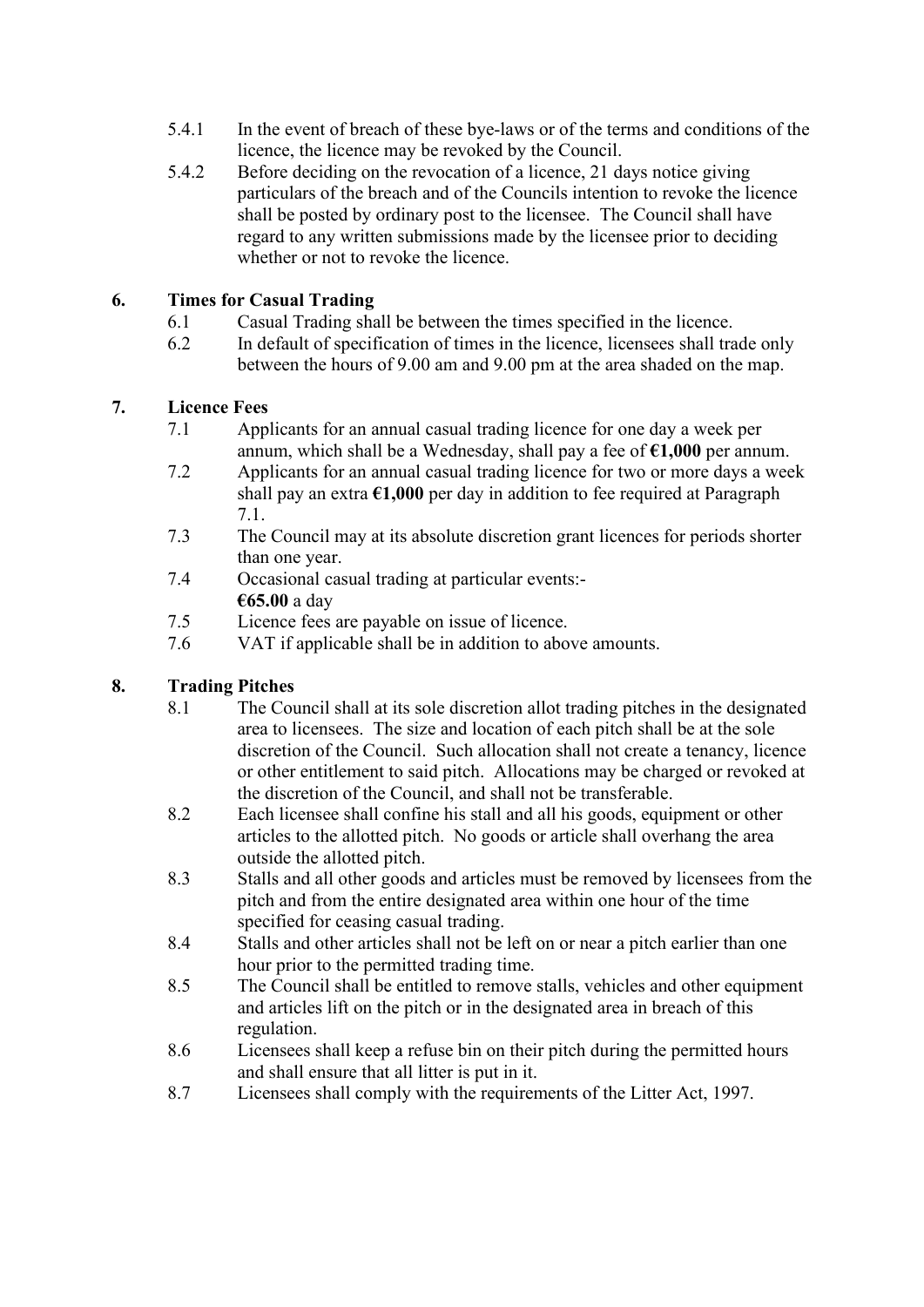#### **9. Management**

- 9.1 Licensees shall sell only the goods specified in their licence.<br>9.2 Licensees shall while trading clearly display their licence so
- Licensees shall while trading clearly display their licence so as to be clearly legible to members of the public.
- 9.3 Licenses selling food shall comply with the relevant Food Hygiene Regulations and requirements of the Western Health Board/Mayo County Council and the Council where appropriate.
- 9.4 Licensees shall not use a loudspeaker or other public address system, or otherwise cause any nuisance or disturbance.
- 9.5 The Council may appoint persons to be authorised officers for the purpose of the Act and the implementation of these bye-laws.
- 9.6 Failure by a licensee to comply with the reasonable directions and requests of such authorised officers or of the Council shall be an offence under these bye-laws.
- 9.7 Licensees shall be responsible for the compliance with these bye-laws by their servants or agents staff and family members assisting them.
- 9.8 Licensees shall indemnify the Council against all third party claims and shall maintain public liability insurance cover in the amount of at least **€6.5m** in respect of each and every claim. The policy and premium receipt shall be shown to the Council when considering each licence application.
- 9.9 Live animals shall not be exhibited for sale or sold in the designated area.
- 9.10 Licensees shall not obstruct traffic or pedestrians.

#### **10. Penalties**

- 10.1 A person who contravenes bye-laws shall be guilty of an offence and liable on summary conviction to a fine not exceeding  $\epsilon$ 1,269.74.
- 10.2 A summary offence under these bye-laws may be prosecuted by the Council.

#### **11. General**

All functions of the Council relating to the Act and these bye-laws apart from the making, variation, or revocation of these bye-laws shall be executive functions.